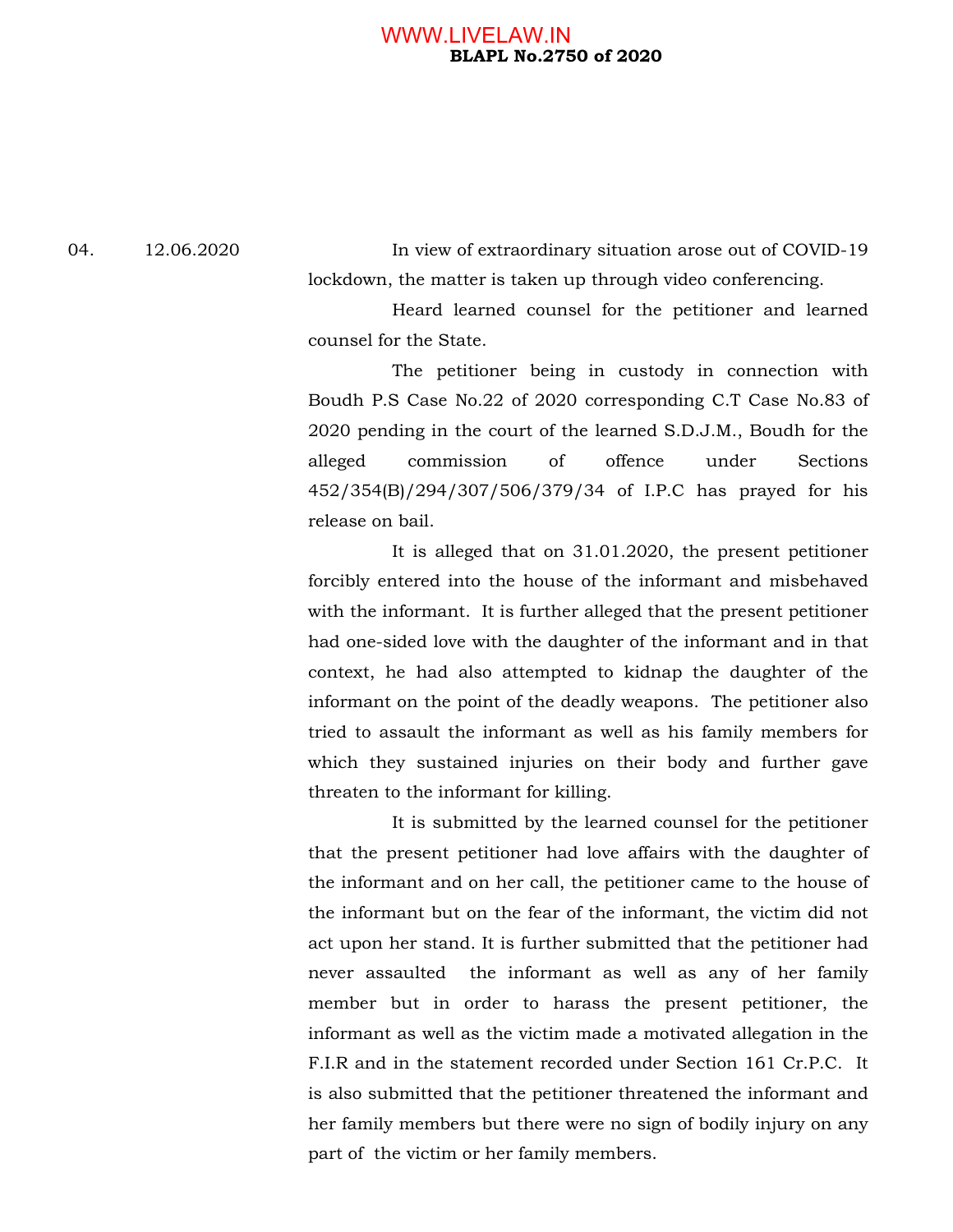2

 It reveals that no prima facie case is made out against the name of the present petitioner. Moreover, the basic ingredients of the offences alleged are not made out. Rather, it is found that they were well-known to each other and stated to have intimacy between them. The marriage proposal was in currency between the petitioner and the victim.

 Considering the submissions made, the facts and circumstances of the case and the period of detention, it is directed that the petitioner may be enlarged on bail on some stringent terms and conditions as deemed just and proper by the learned S.D.J.M., Boudh with further condition that the petitioner shall plant 100 saplings in his village within three months from the date of his release. In proof, the petitioner has to show the same to the I.O of the concerned P.S. who in turn will inform before the trial Court regarding such compliance.

The Bail Application is accordingly disposed of.

 As Lock-down period is continuing for COVID-19, learned counsel for the petitioner may utilize the soft copy of this order available in the High Court's website or print out thereof at par with certified copies in the manner prescribed, vide Court's Notice No.4587 dated 25.3.2020.

> *……………………….. S. K. Panigrahi, J.*